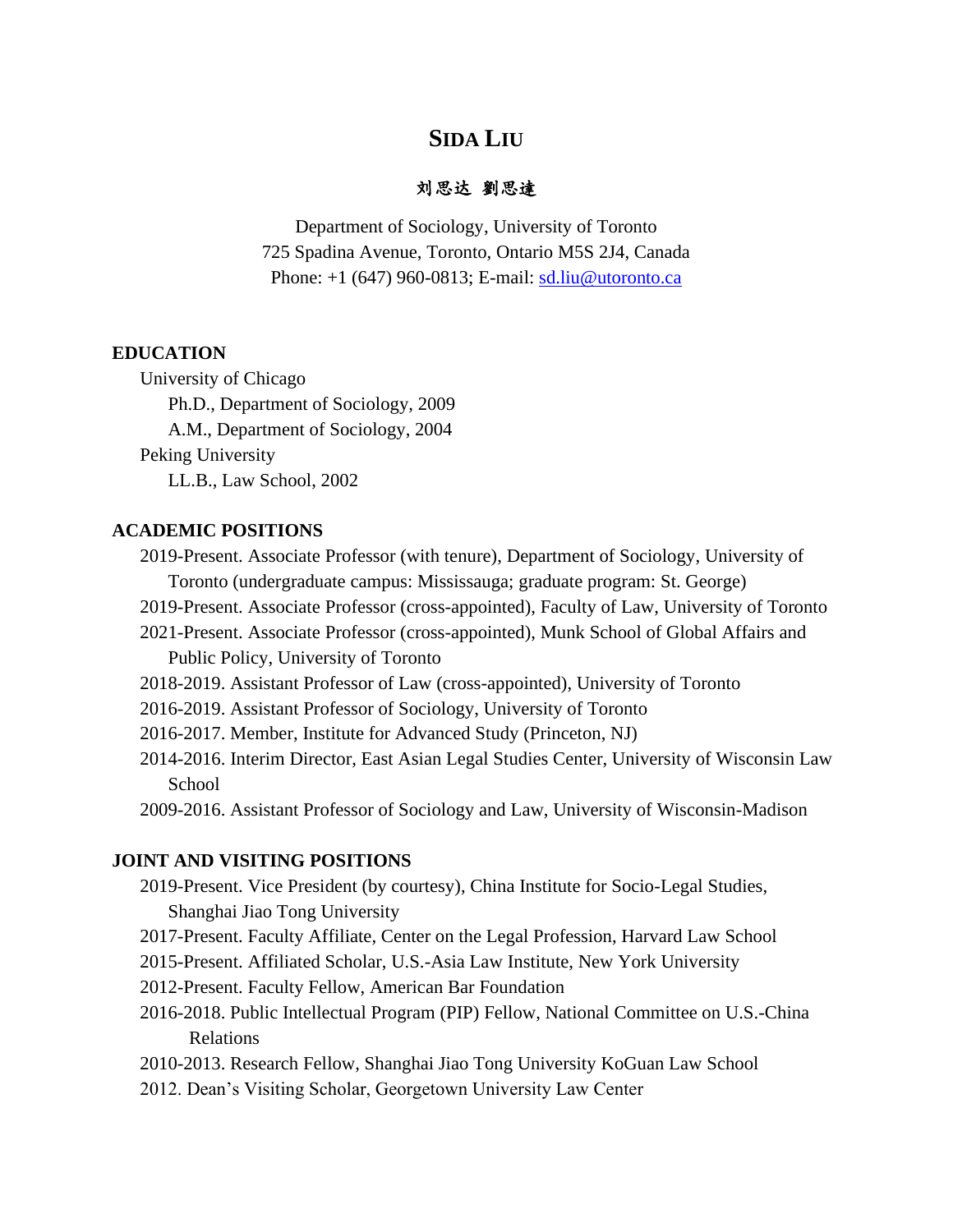- 2008-2009. Research Associate, American Bar Foundation
- 2007-2008. Doctoral Fellow, American Bar Foundation
- 2006-2007. Visiting Scholar, China University of Political Science and Law
- 2004-2006. Research Assistant, American Bar Foundation

### **REFEREED PUBLICATIONS**

## *In English:*

# Books

- Chua, Lynette J., David M. Engel, and Sida Liu (eds). Forthcoming. *The Asian Law and Society Reader*. Cambridge: Cambridge University Press.
- Liu, Sida, and Terence C. Halliday. 2016. *Criminal Defense in China: The Politics of Lawyers at Work*. Cambridge and New York: Cambridge University Press.

## Journal Articles

- Liu, Sida. 2022. "The Decline of Two Forces in Chinese Law and Governance." *Chinese Journal of Comparative Law* 9(2), first published online on March 9, 2022.
- Wang, Juan, and Sida Liu. 2022. "Institutional Proximity and Judicial Corruption: A Spatial Approach." *Governance* 35(2): 633-649.
- Liu, Sida, Daniel Blocq, Ali Honari, and Anson Au. 2022. "Professional Flows: Lateral Moves of Law Firm Partners in Hong Kong, 1994-2018." *Journal of Professions and Organization* 9(1): 1-19.
- Wang, Di, and Sida Liu. 2021. "Doing Ethnography on Social Media: A Methodological Guide to the Study of Online Groups in China." *Qualitative Inquiry* 27(8-9): 977-987.
- Halliday, Terence C., and Sida Liu. 2021. "Dignity Discourses in Struggles for Basic Legal Freedoms in China." *Asian Journal of Law and Society* 8(1): 134-150.
- Erie, Matthew S., and Sida Liu. 2021. "The Forms and Architects of China's International Legal Order." *Yale Journal of International Law* 46: 47-71.
- Liu, Sida. 2021. "Between Social Spaces." *European Journal of Social Theory* 24(1): 123- 139.
- Liu, Sida. 2020. "Cage for the Birds: On the Social Transformation of Chinese Law, 1999- 2019." *China Law and Society Review* 5(2): 66-87.
- Liu, Sida. 2020. "Professional Impurities." *Research in the Sociology of Work* 34: 147-167.
- Liu, Sida, and Anson Au. 2020. "The Gateway to Global China: Hong Kong and the Future of Chinese Law Firms." *Wisconsin International Law Journal* 37: 308-349.
- Wang, Di, and Sida Liu. 2020. "Performing Artivism: Feminists, Lawyers, and Online Legal Mobilization in China." *Law & Social Inquiry* 45(3): 678-705.
- Zhu, Jingqi, Yang Zhao, and Sida Liu. 2020. "Inside the 'Red Circle': The Production of China's Corporate Legal Elite." *Journal of Professions and Organization* 7(1): 87-100.
- Liu, Sida, and Terence C. Halliday. 2019. "The Ecology of Activism: Professional Mobilization as a Spatial Process." *Canadian Review of Sociology* 56(4): 452-471.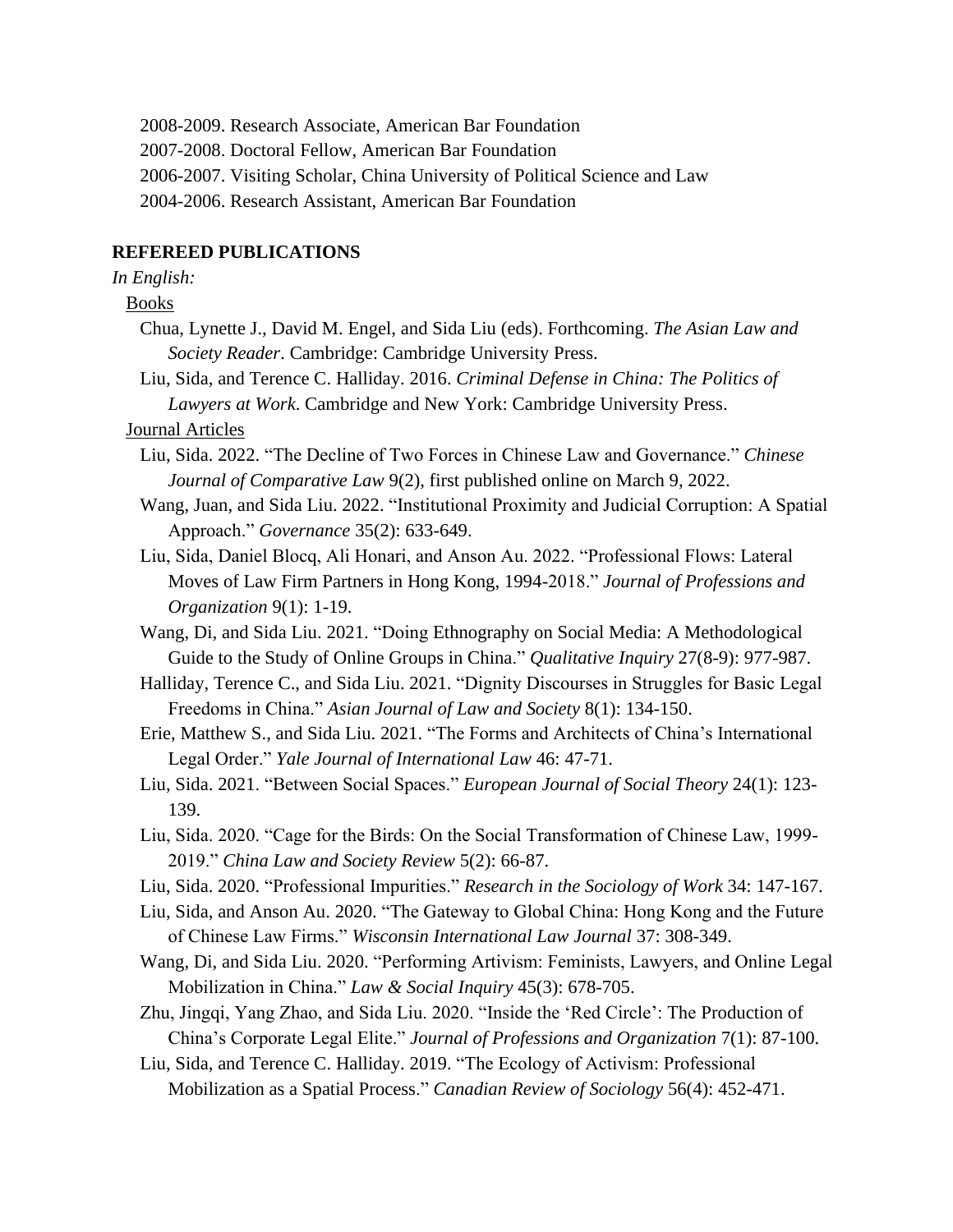- Wang, Juan, and Sida Liu. 2019. "Ordering Power under the Party: A Relational Approach to Law and Politics in China." *Asian Journal of Law and Society* 6(1): 1-18.
- Liu, Sida, Ching-Fang Hsu, and Terence C. Halliday. 2019. "Law as a Sword, Law as a Shield: Politically Liberal Lawyers and the Rule of Law in China." *China Perspectives* 2019(1): 65-73.
- Liu, Sida. 2018. "Boundaries and Professions: Toward a Processual Theory of Action." *Journal of Professions and Organization* 5(1): 45-57.
- Liu, Sida. 2017. "Overlapping Ecologies: Professions and Development in the Rise of Legal Services in China." *Sociology of Development* 3(3): 212-231.
- McMorrow, Judith A., Sida Liu, and Benjamin van Rooij. 2017. "Lawyer Discipline in an Authoritarian Regime: Empirical Insights from Zhejiang Province, China." *Georgetown Journal of Legal Ethics* 30: 267-300.
- Zheng, Chunyan, Jiahui Ai, and Sida Liu. 2017. "The Elastic Ceiling: Gender and Professional Career in Chinese Courts." *Law & Society Review* 51(1): 168-199.
- Wang, Zhizhou, Sida Liu, and Xueyao Li. 2017. "Internationalizing Chinese Legal Education in the Early Twenty-First Century." *Journal of Legal Education* 66(2): 237-266.
- Liu, Sida, and Hongqi Wu. 2016. "The Ecology of Organizational Growth: Chinese Law Firms in the Age of Globalization." *American Journal of Sociology* 122(3): 798-837.
- Liu, Sida, David M. Trubek, and David B. Wilkins. 2016. "Mapping the Ecology of China's Corporate Legal Sector: Globalization and Its Impact on Lawyers and Society." *Asian Journal of Law and Society* 3(2): 273-297.
- Liu, Sida, and Mustafa Emirbayer. 2016. "Field and Ecology." *Sociological Theory* 34(1): 62-79.
- Liu, Sida, and Zhizhou Wang. 2015. "The Fall and Rise of Law and Social Science in China." *Annual Review of Law and Social Science* 11: 373-394.
- Wang, Cheng-Tong Lir, Sida Liu, and Terence C. Halliday. 2015. "Advocates, Experts, and Suspects: Three Images of Lawyers in Chinese Media Reports." *International Journal of the Legal Profession* 21(2): 195-212.
- Liu, Sida. 2015. "Law's Social Forms: A Powerless Approach to the Sociology of Law." *Law & Social Inquiry* 40(1): 1-28.
- Liu, Sida. 2015. "Boundary Work and Exchange: The Formation of a Professional Service Market." *Symbolic Interaction* 38(1): 1-21.
- Liu, Sida, Lily Liang, and Ethan Michelson. 2014. "Migration and Social Structure: The Spatial Mobility of Chinese Lawyers." *Law & Policy* 36(2): 165-194.
- Liu, Sida, Lily Liang, and Terence C. Halliday. 2014. "The Trial of Li Zhuang: Chinese Lawyers' Collective Action against Populism." *Asian Journal of Law and Society* 1(1): 79-97.
- Liu, Sida. 2013. "The Legal Profession as a Social Process: A Theory on Lawyers and Globalization." *Law & Social Inquiry* 38(3): 670-693.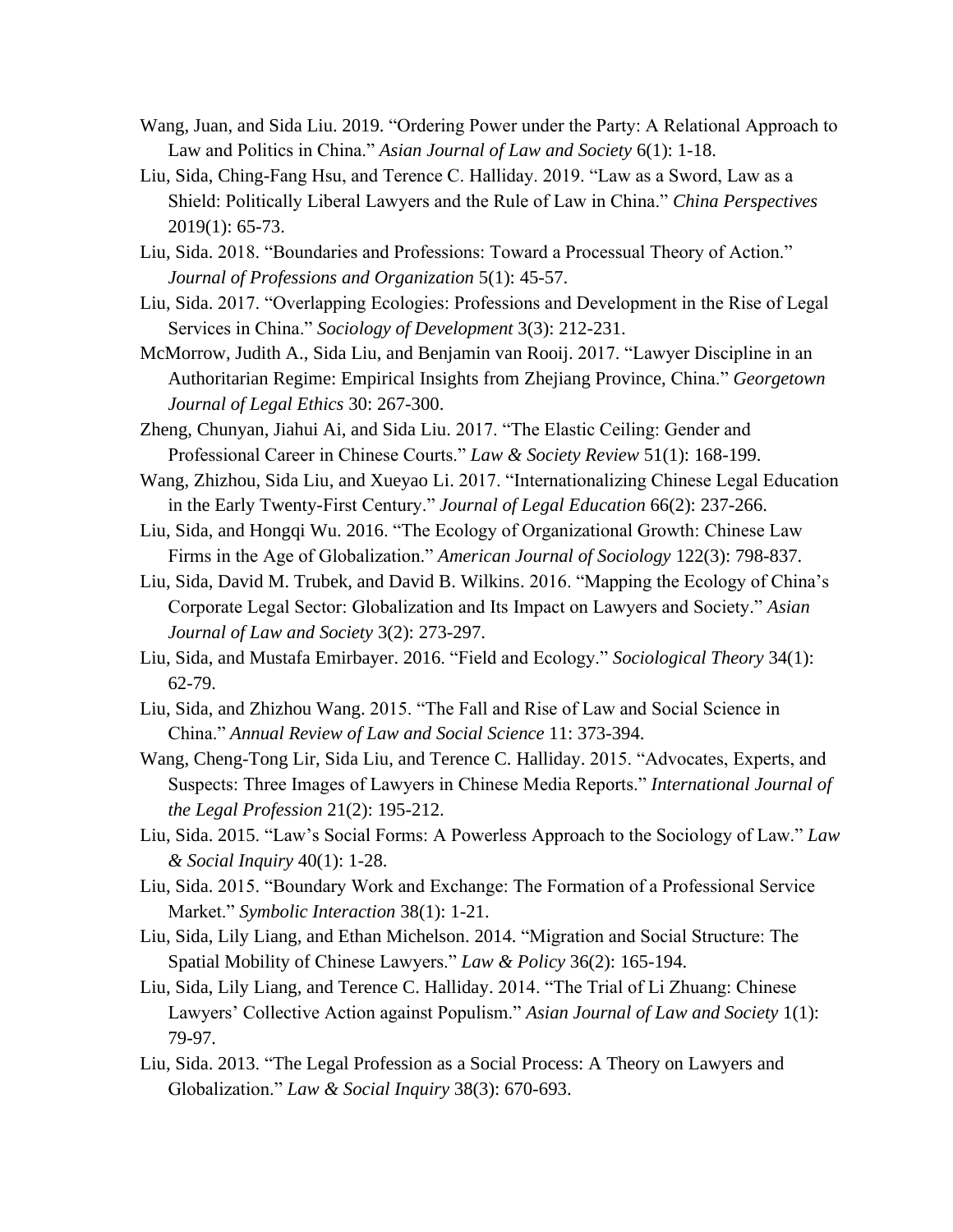- Liu, Sida. 2012. "Palace Wars over Professional Regulation: In-House Counsel in Chinese State-Owned Enterprises." *Wisconsin Law Review* 2012: 549-571.
- Li, Xueyao, and Sida Liu. 2012. "The Learning Process of Globalization: How Chinese Law Firms Survived the Financial Crisis." *Fordham Law Review* 80: 2847-2866.
- Liu, Sida, and Terence C. Halliday. 2011. "Political Liberalism and Political Embeddedness: Understanding Politics in the Work of Chinese Criminal Defense Lawyers." *Law & Society Review* 45(4): 831-865.
- Liu, Sida. 2011. "Lawyers, State Officials, and Significant Others: Symbiotic Exchange in the Chinese Legal Services Market." *China Quarterly* 206: 276-293.
- Leheny, David, and Sida Liu. 2010. "The Politics of Crime, Punishment, and Social Order in East Asia." *Annual Review of Law and Social Science* 6: 239-258.
- Liu, Sida, and Terence C. Halliday. 2009. "Recursivity in Legal Change: Lawyers and Reforms of China's Criminal Procedure Law." *Law & Social Inquiry* 34(4): 911-950.
- Liu, Sida. 2008. "Globalization as Boundary-Blurring: International and Local Law Firms in China's Corporate Law Market." *Law & Society Review* 42(4): 771-804.
- Liu, Sida. 2006. "Client Influence and the Contingency of Professionalism: The Work of Elite Corporate Lawyers in China." *Law & Society Review* 40(4): 751-782.
- Liu, Sida. 2006. "Beyond Global Convergence: Conflicts of Legitimacy in a Chinese Lower Court." *Law & Social Inquiry* 31(1): 75-106.

Book Chapters

- Liu, Sida. 2022. "Between Rules and Power: Finding a Place for Lawyers in the Sociology of Professions." Pp. 445-459 in *Lawyers in 21<sup>st</sup>-Century Societies, Vol. 2*, eds. R. L. Abel, O. Hammerslev, H. Sommerlad, and U. Schultz. Oxford: Hart Publishing.
- Cornelius, Eduardo, and Sida Liu. 2021. "Law in Classical Sociological Theory: Coercion, Ideology, and Change." Pp. 367-380 in *Handbook of Classical Sociological Theory*, eds. Seth Abrutyn and Omar Lizardo. Switzerland: Springer.
- Liu, Sida. 2020. "China: A Tale of Four Decades." Pp. 697-711 in *Lawyers in 21st -Century Societies, Vol. 1, National Reports*, eds. R. L. Abel, O. Hammerslev, H. Sommerlad, and U. Schultz. Oxford: Hart Publishing.
- Liang, Lily, and Sida Liu. 2018. "Beyond the Manifesto: Mustafa Emirbayer and Relational Sociology." Pp. 395-411 in *Palgrave Handbook of Relational Sociology*, ed. F. Depelteau. London: Palgrave Mcmillan.
- Liu, Sida. 2016. "The Changing Roles of Lawyers in China: State Bureaucrats, Market Brokers, and Political Activists." Pp. 180-197 in *The New Legal Realism: Studying Law Globally (Vol. 2)*, eds. H. Klug and S. E. Merry. Cambridge and New York: Cambridge University Press.
- Liu, Sida. 2011. "With or Without the Law: The Changing Meaning of Ordinary Legal Work in China, 1979-2003." Pp. 234-266 in *Chinese Justice: Civil Dispute Resolution in*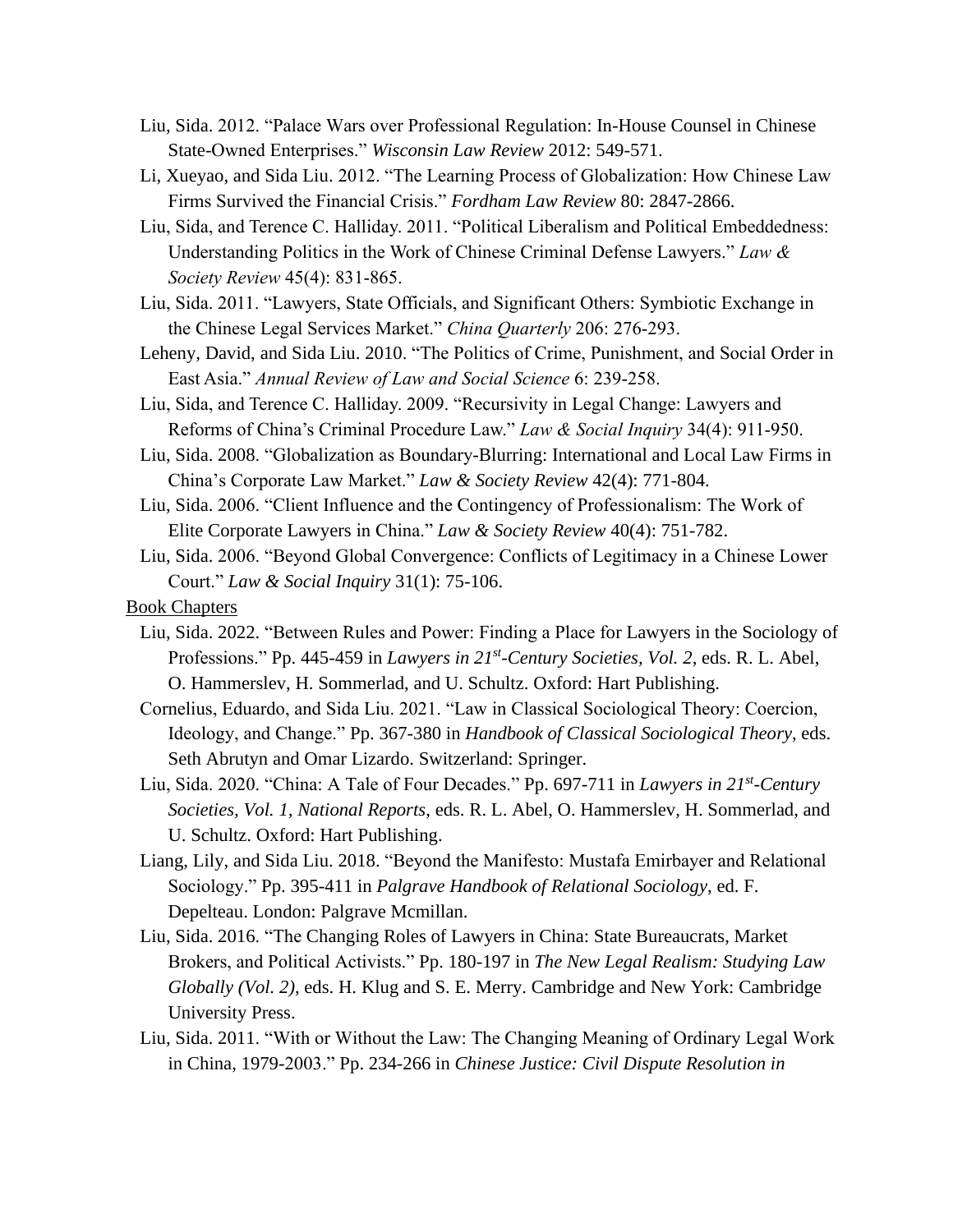*Contemporary China*, eds. M. Y. K. Woo, M. E. Gallagher, and M. Goldman. Cambridge and New York: Cambridge University Press.

Michelson, Ethan, and Sida Liu. 2010. "What Do Chinese Lawyers Want? Political Values and Legal Practice." Pp. 310-333 in *China's Emerging Middle Class: Beyond Economic Transformation*, ed. C. Li. Washington, DC: Brookings Institution Press.

Halliday, Terence C., and Sida Liu. 2007. "Birth of a Liberal Moment? Looking through a One-Way Mirror at Lawyers' Defense of Criminal Defendants in China." Pp. 65-107 in *Fighting for Political Freedom: Comparative Studies of the Legal Complex and Political Liberalism*, eds. T. C. Halliday, L. Karpik, and M. M. Feeley. Oxford: Hart Publishing.

*In Chinese:* 

Books

- 刘思达: 《割据的逻辑: 中国法律服务市场的生态分析 (增订本) 》, 南京: 译林出 版社,2017 年版。[Liu, Sida. 2017. *The Logic of Fragmentation: An Ecological Analysis of the Chinese Legal Services Market (Revised Edition)*. Nanjing: Yilin Press.]
- 刘思达:《割据的逻辑:中国法律服务市场的生态分析》,上海:上海三联书店, 2011 年版。[Liu, Sida. 2011. *The Logic of Fragmentation: An Ecological Analysis of the Chinese Legal Services Market*. Shanghai: Shanghai Joint Publishing Co.]
- 刘思达: 《失落的城邦: 当代中国法律职业变迁》, 北京: 北京大学出版社, 2008 年 版。[Liu, Sida. 2008. *The Lost Polis: Transformation of the Legal Profession in Contemporary China*. Beijing: Peking University Press.]

Journal Articles

- 刘思达:《浅谈法律社会学的三种叙事方式:以新冠肺炎疫情为例》,《中国法律评 论》2021 年第 2 期,第 80-87 页。[Liu, Sida. 2021. "On the Three Narratives of the Sociology of Law: The Case of the COVID-19 Pandemic." *China Law Review* 2021(2): 80-87.]
- 刘思达、陈利:《社会的形状与社会学的美》,《清华社会学评论》第 14 辑(2020 年),第 177-190 页。[Liu, Sida, and Li Chen. 2020. "The Shape of Society and the Beauty of Sociology." *Tsinghua Sociological Review* 14: 177-190.]
- 王伦刚、刘思达:《基层法院审判委员会压力案件决策的实证研究》,《法学研究》 2017 年第 1 期, 第 80-99 页。[Wang, Lungang, and Sida Liu. 2017. "An Empirical Study on How the Adjudication Committee in Basic-Level Courts Makes Decisions on Cases with External Pressure." *Chinese Journal of Law* 2017(1): 80-99.]
- 王伦刚、刘思达:《从实体追责到程序之治:中国法院错案追究制运行的实证考 察》, 《法学家》2016 年第 2 期, 第 27-40 页。[Wang, Lungang, and Sida Liu. 2016. "From Substantive Responsibility to the Rule of Procedure: An Empirical Study of the Operation of the Wrongful Case Responsibility System in China." *The Jurist* 2016(2): 27-40.]
- 刘思达:《美国"法律与社会运动"的兴起与批判:兼议中国社科法学的未来走向》, 《交大法学》2016年第1期, 第 20-33 页。[Liu, Sida. 2016. "The Rise and Critique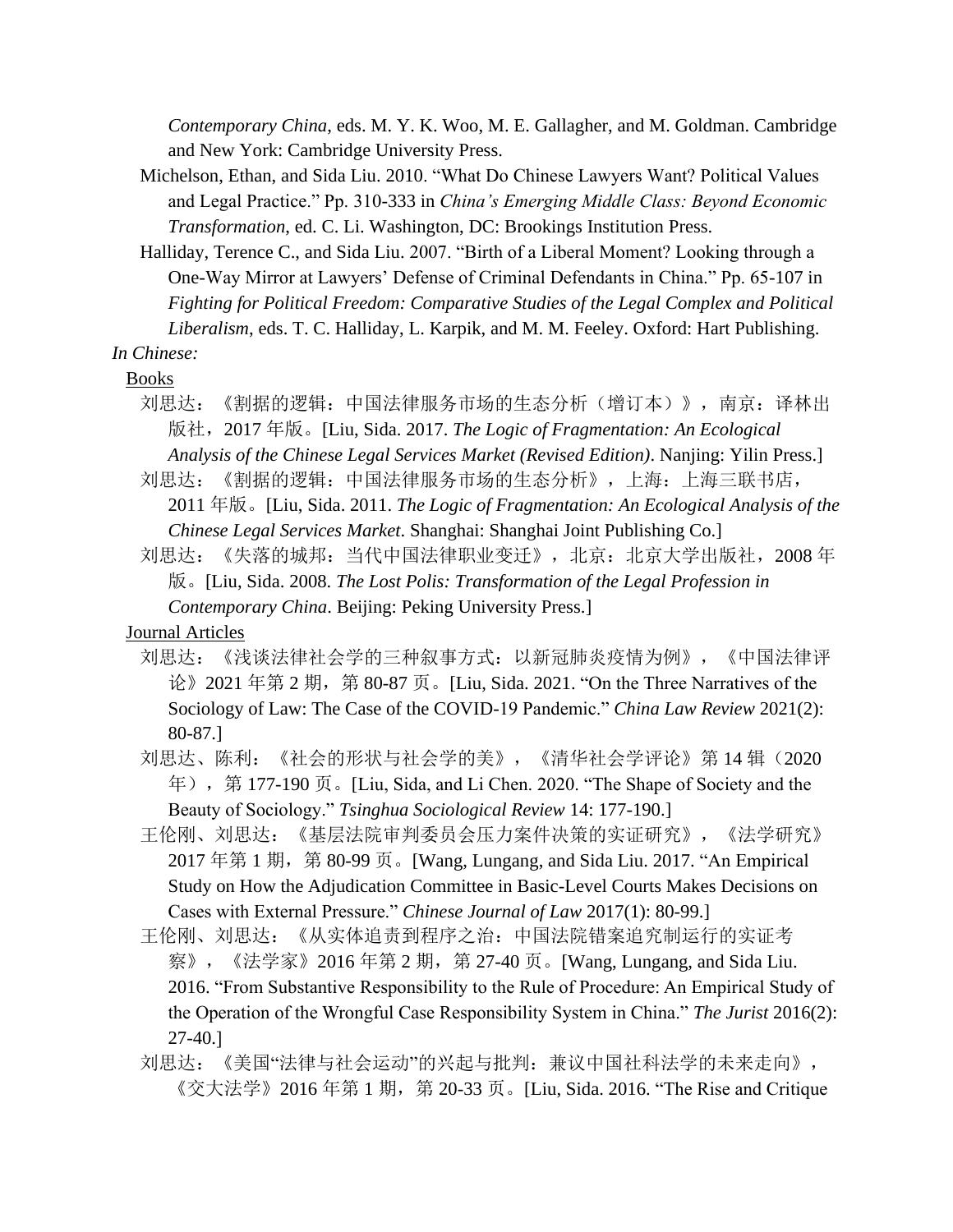of the 'Law and Society Movement' in the United States: On the Future Directions of Law and Social Sciences in China." *SJTU Law Review* 2016(1): 20-33.]

- 刘思达: 《中国法律的形状》, 《中外法学》2014 年第 4 期, 第 1024-1044 页。[Liu, Sida. 2014. "The Shape of Chinese Law." *Peking University Law Journal* 2014(4): 1024- 1044.]
- 刘思达: 《法律职业的政治命运》, 《交大法学》2013 年第 1 期, 第 93-100 页。 [Liu, Sida. 2013. "The Political Fate of the Legal Profession." *SJTU Law Review* 2013(1): 93-100.]
- 刘思达:《中国法律社会学的历史与反思》,《法律和社会科学》第 7 卷(2010 年),第 25-37 页。[Liu, Sida. 2010. "The History and Reflection of the Sociology of Law in China." *Law and Social Sciences* 7: 25-37.]
- 刘思达、吴洪淇:《法律边疆地区的纠纷解决与职业系统》,《社会学研究》2010 年 第 1 期, 第 130-156 页。[Liu, Sida, and Hongqi Wu. 2010. "Dispute Resolution and the System of Professions in the Frontier of the Legal Services Market." *Sociological Studies* 2010(1): 130-156.]
- 刘思达:《法律职业研究的死与生》,《社会理论》第 5 期 (2009 年), 第 1-16 页。[Liu, Sida, 2009. "The Death and Life of Research on the Legal Profession." *Social Theory* 5: 1-16.]
- 刘思达:《立法、实践与政治过程:谈"冤案"与律师刑事辩护难的成因》,《清华法 治论衡》第 10 辑(2008 年),第 73-89 页。[Liu, Sida, 2008. "Lawmaking, Practice, and the Political Process: On 'Wrong Cases' and the Origins of Lawyers' Difficulties in Criminal Defense." *Tsinghua Journal of Rule of Law* 10: 73-89.]
- 刘思达:《当代中国日常法律工作的意涵变迁(1979-2003)》,《中国社会科学》  $2007 \ncong 2$  期, 第 90-105 页。[Liu, Sida. 2007. "The Changing Meaning of Ordinary Legal Work in China (1979-2003)." *Social Sciences in China* 2007(2): 90-105.]
- 刘思达:《职业自主性与国家干预:西方职业社会学研究述评》,《社会学研究》 2006年第1期, 第197-224 页。[Liu, Sida. 2006. "Professional Autonomy and State Intervention: A Review of the Sociology of Professions in the Western Countries." *Sociological Studies* 2006(1): 197-224.]
- 刘思达: 《分化的律师业与职业主义的建构》, 《中外法学》2005 年第 4 期, 第 400-414 页。[Liu, Sida. 2005. "The Differentiated Legal Profession and the Construction of Professionalism." *Peking University Law Journal* 2005(4): 400-414.]
- 刘思达:《法律移植与合法性冲突:现代性语境下的中国基层司法》,《社会学研 究》2005 年第 3 期, 第 20-51 页。[Liu, Sida. 2005. "Legal Transplants and the Conflicts of Legitimacy: Chinese Grassroots Judicial Practice in the Context of Modernity." *Sociological Studies* 2005(3): 20-51.]

## **NON-REFEREED PUBLICATIONS**

*In English:*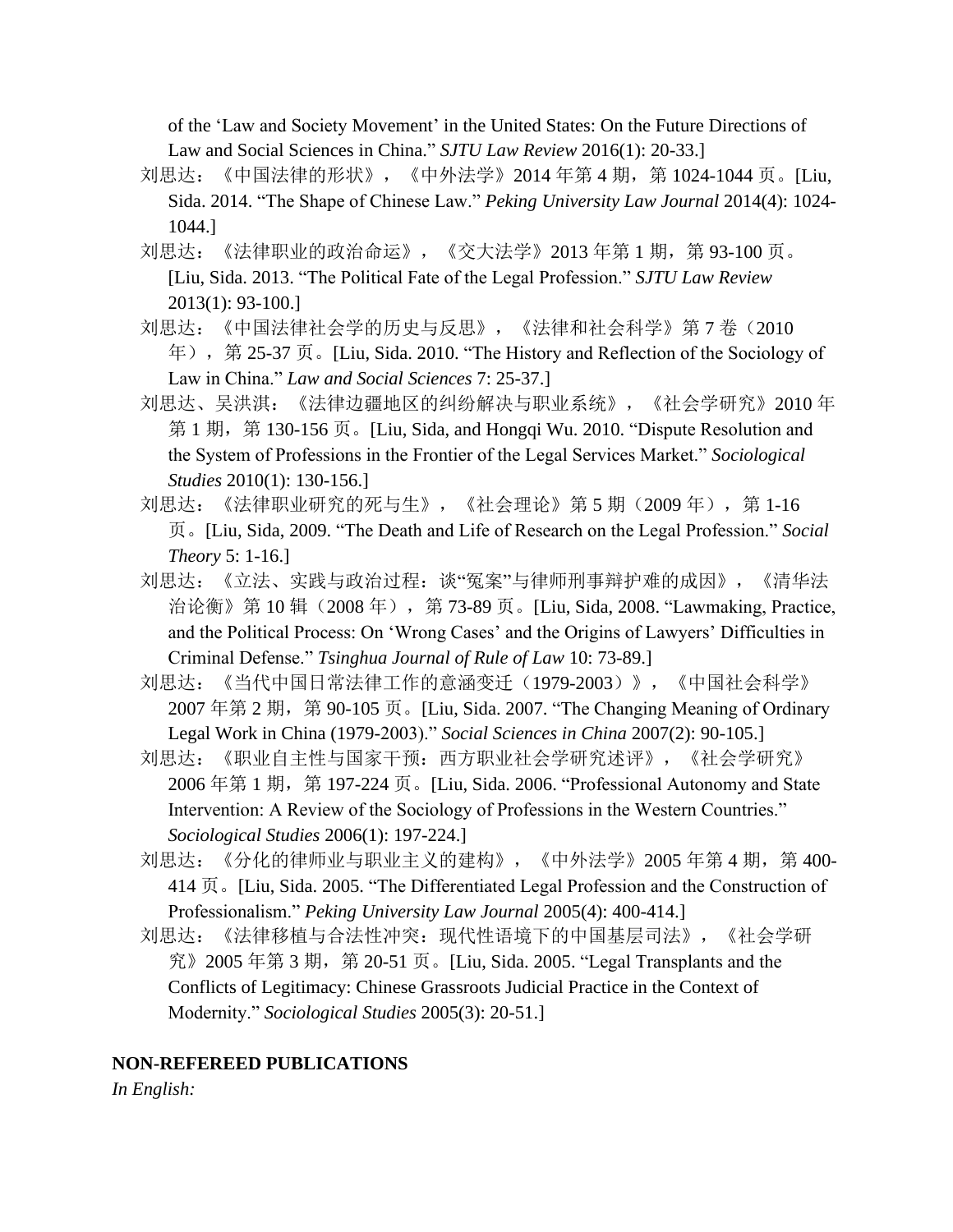#### Book Chapters

- Liu, Sida, and Di Wang. 2021. "Censorship: State Control of Expression." Pp. 86-89 in *Routledge Handbook of Law and Society*, eds. M. Valverde, K. M. Clarke, E. Darian-Smith, and P. Kotiswaran. London, Routledge.
- Liu, Sida, and Gihad Nasr. 2019. "Lawyers in Authoritarian Regimes." *Oxford Bibliography in Political Science*, ed. S. Maisel. Oxford and New York: Oxford University Press.
- Liu, Sida. 2014. "Foreword 2014." *The Sociology of the Professions: Lawyers, Doctors, and Others*, eds. R. Dingwall and P. Lewis. New Orleans, LA: Quid Pro Books.
- Liu, Sida. 2014. "Professional Ecologies." Pp. 1892-1895 in *The Wiley-Blackwell Encyclopedia of Health, Illness, Behavior, and Society*, eds. W. C. Cockerham, R. Dingwall, and S. R. Quah. Oxford: Wiley-Blackwell.

## Book Reviews

- Liu, Sida. 2022. *Dispute Resolution in China: Litigation, Arbitration, Mediation, and their Interactions*. By Weixia Gu. London: Routledge. *Social & Legal Studies*, first published on March 15, 2022.
- Liu, Sida. 2022. *Chicago Sociology*. By Jean-Michel Chapoulie. New York: Columbia University Press. *Contemporary Sociology* 51(1): 39-41.
- Liu, Sida. 2020. *The Construction of Guilt: An Empirical Account of Routine Chinese Injustice*. By Yu Mou. Oxford: Hart. *Social & Legal Studies* 30(3): 492-494.
- Liu, Sida. 2018. *Chinese Small Property: The Co-Evolution of Law and Social Norms*. By Shitong Qiao. Cambridge and New York: Cambridge University Press. *Asian Journal of Law and Society* 5(2): 467-484.
- Liu, Sida. 2018. *Justice: The China Experience,* Edited by Flora Sapio, Susan Trevaskes, Sarah Biddulph, Elisa Nesossi. *Chinese Legal Reform and the Global Legal Order: Adoption and Adaptation*, Edited by Yun Zhao and Michael Ng. Cambridge: Cambridge University Press. *China Quarterly* 235: 884-886.
- Liu, Sida. 2014. *Environmental Litigation in China: A Study in Political Ambivalence*. By Rachel E. Stern. Cambridge and New York: Cambridge University Press. *Law & Society Review* 48(4): 989-991.
- Liu, Sida. 2014. *Chinese Criminal Trials: A Comprehensive Empirical Inquiry*. By Ni He. New York: Springer. *Crime, Law and Social Change* 62(1): 87-89.
- Liu, Sida. 2011. *Myth of the Social Volcano: Perceptions of Inequality and Distributive Injustice in Contemporary China*. By Martin K. Whyte. Stanford, CA: Stanford University Press. *Contemporary Sociology* 40(3): 357-358.
- Liu, Sida. 2009. *China Modernizes: Threat to the West or Model for the Rest?* By Randall Peerenboom. Oxford and New York: Oxford University Press. *Pacific Affairs* 82(2): 322- 323.

*In Chinese:* 

Books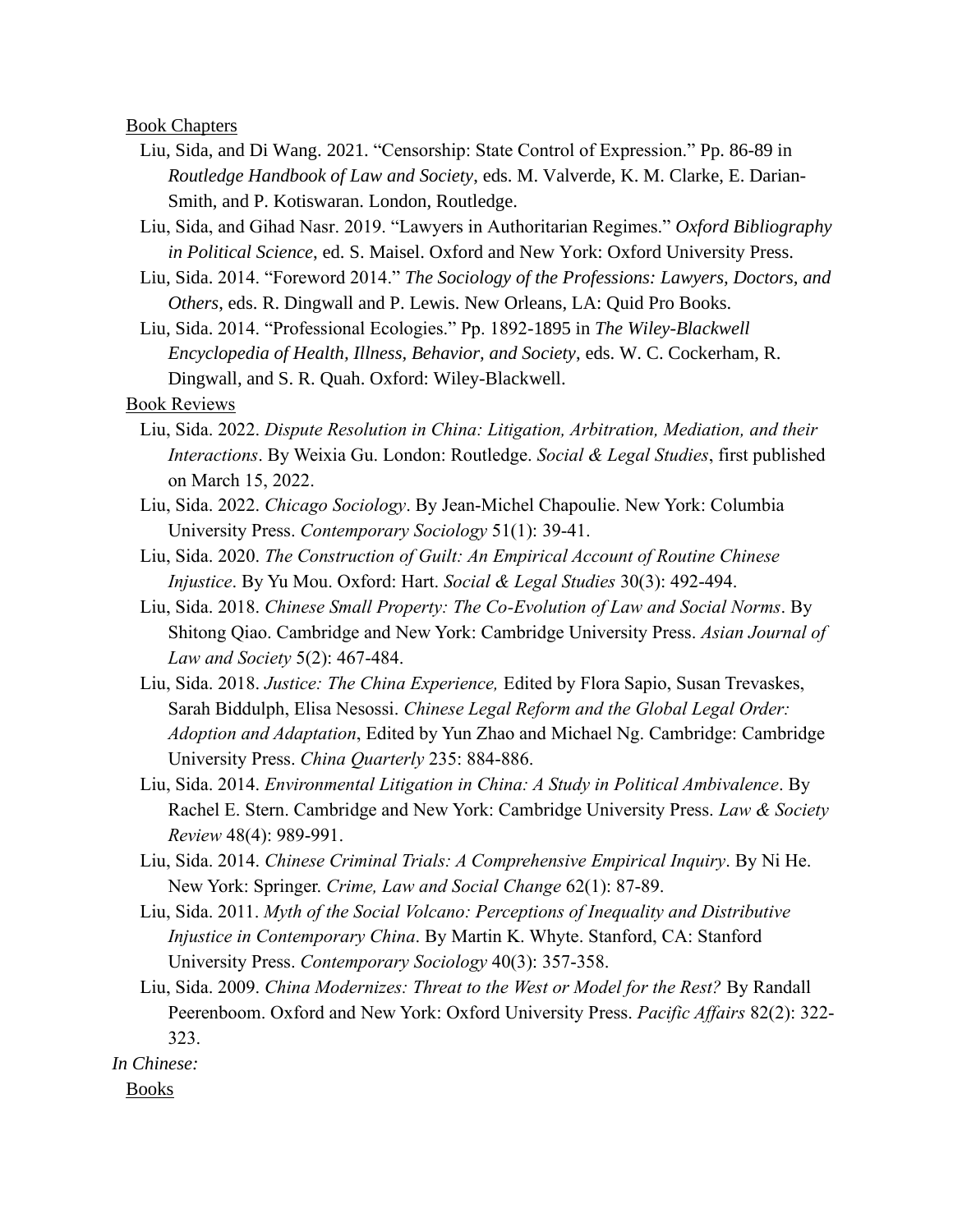刘思达:《霍姆斯读本:论文与公共演讲选集》,上海:上海三联书店,2009 年版 (译著)。[Liu, Sida. 2009. *The Holmes Reader: Selected Essays and Public Speeches of Justice Oliver W. Holmes, Jr.* Shanghai: Shanghai Joint Publishing Co. (Translation)]

### Book Chapters

刘思达:《经典社会理论中的法律:马克思、涂尔干、韦伯与法律社会学》,收于 《社会理论之法:解读与评析》,高鸿钧、马剑银(编),北京:清华大学出版 社,2006 年版,第 381-403 页。[Liu, Sida. 2006. "Law in Classical Social Theory: Marx, Durkheim, Weber and the Sociology of Law." Pp. 381-403 in *Law in Social Theory: Interpretations and Comments*, eds. Gao Hongjun and Ma Jianyin. Beijing: Tsinghua University Press.]

## Book Reviews

刘思达: 《流不动的现代性》, 《读书》, 2021 年第 2 期, 第 76-82 页。Liu, Sida. 2021. [Liu, Sida. 2021. "Not-So-Liquid Modernity." *Dushu* 2021(2): 76-82.]

#### **MANUSCRIPTS IN PROGRESS**

- "Where Rookies Prevail: Digital Habitus and Age-Based Earnings Differentials in Online Legal Services." Under review. (Yao Yao and Sida Liu)
- "Crisis as Opportunity: Professional Career Paths at Historical Turning Points." Manuscript in progress. (Sida Liu, Anson Au, and Pamela Tsui)

"On Drifting Apart." Manuscript in progress. (Sida Liu and Gihad Nasr)

- "The City and the North: Canada in the Chicago School of Sociology." Manuscript in progress. (Sida Liu and Gihad Nasr)
- "The Social Spaces of Law." Manuscript in progress.
- 《从劳动分工到专业技能: 新发展格局下的职业社会学研究》["From the Division of Labor to Expertise: Research in the Sociology of Professions under the New Development Regime.] Under review.
- 《社会空间: 从齐美尔到戈夫曼》["Social Spaces: From Georg Simmel to Erving Goffman."] Under review.
- 《法社会学信札》[*Letters on the Sociology of Law*.] Book manuscript in progress.

### **GRANTS, FELLOWSHIPS AND AWARDS**

- 2018-2025. Insight Grant, Social Sciences and Humanities Research Council of Canada. (\$170,259 CAD, Principal Investigator)
- 2020. Winner, Distinguished Article Award, Asian Law & Society Association. ("Performing Artivism: Feminists, Lawyers, and Online Legal Mobilization in China.")
- 2018. Runner-up, Best Paper Award, *Journal of Professions and Organization*. ("Boundaries and Professions: Toward a Processual Theory of Action.")
- 2018. Research and Scholarly Activity Fund, University of Toronto Mississauga. (\$10,000 CAD, Principal Investigator)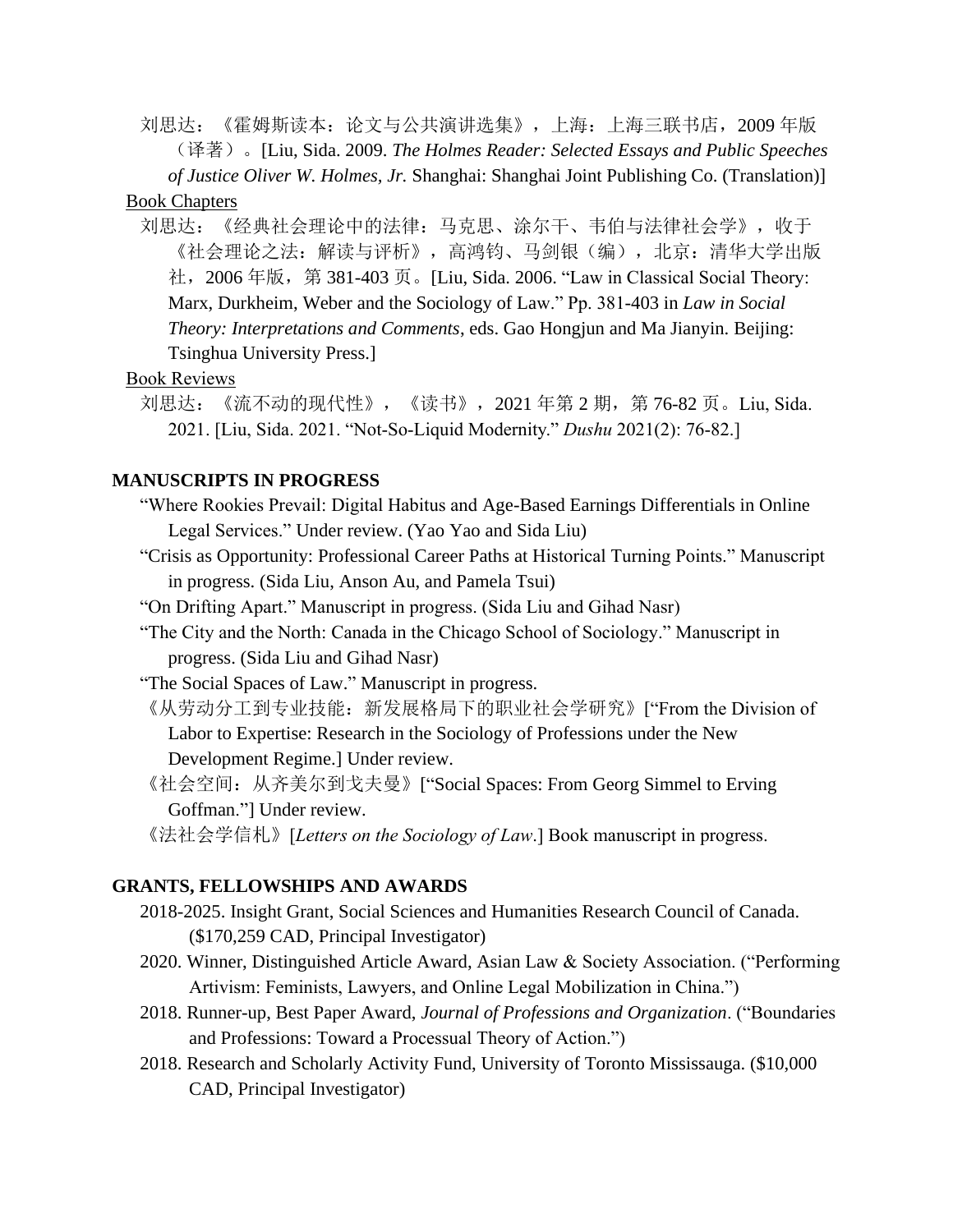- 2017-2019. Research Grant, Chiang Ching-kuo Foundation for International Scholarly Exchange. (\$20,834 USD, Principal Investigator)
- 2017. East Asian Law & Society Section Paper Award, Association of American Law Schools. ("Lawyer Discipline in an Authoritarian Regime: Empirical Insights from Zhejiang Province, China.")
- 2017. Honorary Mention, Distinguished Book Award, Asian Law & Society Association. (*Criminal Defense in China: The Politics of Lawyers at Work*.)
- 2016-2018. Public Intellectual Program (PIP) Fellow, National Committee on U.S.-China Relations.
- 2016-2017. Membership, Institute for Advanced Study (Princeton, NJ).
- 2016. Honorable Mention, Law & Society Association Article Prize. ("Law's Social Forms: A Powerless Approach to the Sociology of Law.")
- 2014-2018. Research Grant, American Bar Foundation. (\$128,910 USD, Co-Principal Investigator with Terence C. Halliday)
- 2013. Departmental Award for Excellence in Teaching by a Member of the Faculty, Department of Sociology, University of Wisconsin-Madison.
- 2012-2013. Woodrow Wilson Center Fellowship, Woodrow Wilson International Center for Scholars. (declined)
- 2010-2011. Research Grant, The Graduate School, University of Wisconsin-Madison. (\$30,465 USD, Principal Investigator)
- 2009-2014. Research Grant, National Science Foundation. (SES-0850432, \$190,539 USD, Co-Principal Investigator with Terence C. Halliday)
- 2008-2012. Research Grant, American Bar Foundation. (\$136,808 USD, Co-Principal Investigator with Terence C. Halliday)
- 2008-2009. Robert E. Park Lectureship, Department of Sociology, University of Chicago.
- 2008. Hetlage Prize for Doctoral Fellows, American Bar Foundation.
- 2008. Outstanding Article Award, *Peking University Law Journal*, Peking University. (《分 化的律师业与职业主义的建构》["The Differentiated Legal Profession and the Construction of Professionalism."])
- 2007-2008. Mellon Foundation/Social Sciences Dissertation-Year Fellowship, Andrew W. Mellon Foundation and the University of Chicago.
- 2007-2008. Doctoral Dissertation Fellowship, American Bar Foundation.
- 2007. Travel Grant, International Research Collaborative (IRC), Law & Society Association.
- 2006-2007. Dissertation Writing Fellowship, Center for East Asian Studies, University of Chicago.
- 2006. OYCF-Gregory C. and Paula K. Chow Teaching Fellowship, Overseas Young Chinese Forum.
- 2006. Doolittle-Harrison Fellowship, University of Chicago.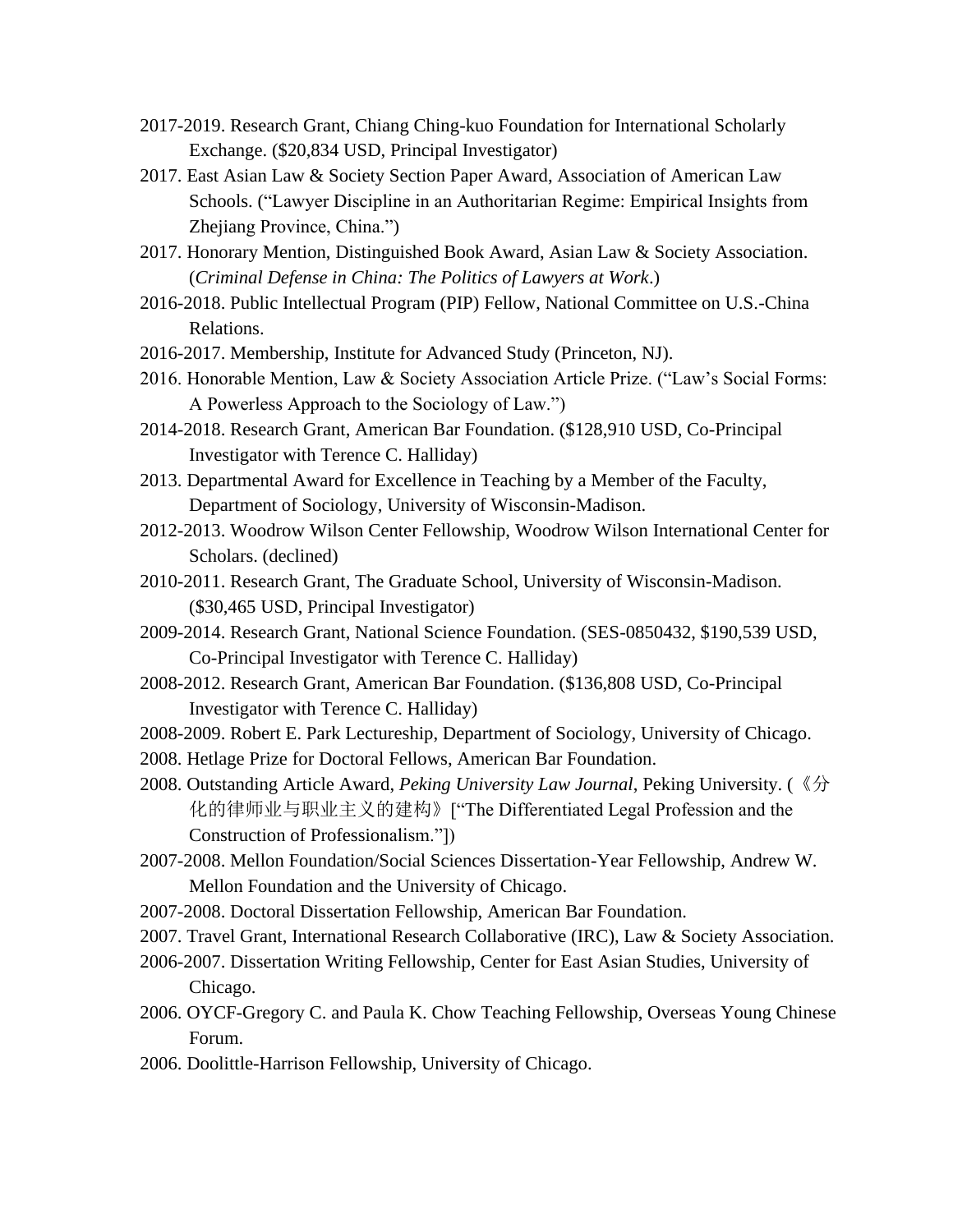- 2004. Small Grant Award, Urban China Research Network, State University of New York at Albany.
- 2002-2006. Graduate Fellowship, Division of the Social Sciences, University of Chicago.

## **TEACHING EXPERIENCE**

University of Toronto (2017-present): *Introduction to Sociology* (SOC100, UTM) *Sociology of Law* (SOC216, UTM) *Law and Social Theory* (SOC325, UTM) *The Legal Profession* (SOC357, UTM) *Sociology of Organizations* (SOC361, UTM) *Research Project in Criminology, Law and Society* (SOC440, UTM) *Sociology of Law and Lawyers* (SOC475, UTM) *Contemporary Sociological Theory* (SOC6101, graduate) *Sociology of Law* (SOC6106/6306, graduate) *Law, Politics and Globalization* (SOC6406, graduate) *Special Topics: The Legal Profession* (CRIM3340, graduate) University of Wisconsin-Madison (2009-2016): *Contemporary Chinese Society* (Sociology 225/East Asian Studies 301) *The Legal Profession* (Sociology/Legal Studies 415) *Sociology of Law* (Sociology/Legal Studies/Law 641) *Sociology of Occupations and Professions* (Sociology 643) *Socio-Legal Studies* (Sociology 930, graduate) Peking University (Summer 2021): *Professions and Modern Society* (undergraduate, guest lecturer) University of Chicago (Winter 2009): *Professions in Modern Society* (Soci 28041, lecturer) China University of Political Science and Law (Fall 2006): *Research on the Legal Profession* (graduate, guest lecturer)

#### **RECENT INVITED TALKS (2018-2022)**

2022. Department of Sociology, University of Macau, May 25, 2022. (virtual talk) 2022. Institute for Humanities and Social Sciences, Peking University, May 14, 2022. (virtual talk) 2022. Centre for Chinese Law, University of Hong Kong, March 18, 2022. (virtual talk)

- 2022. Long U.S.-China Institute, University of California, Irvine, February 24, 2022. (virtual talk)
- 2022. Contemporary China Research Cluster Public Lecture, Faculty of Social Sciences, University of Hong Kong, February 18, 2022. (virtual talk)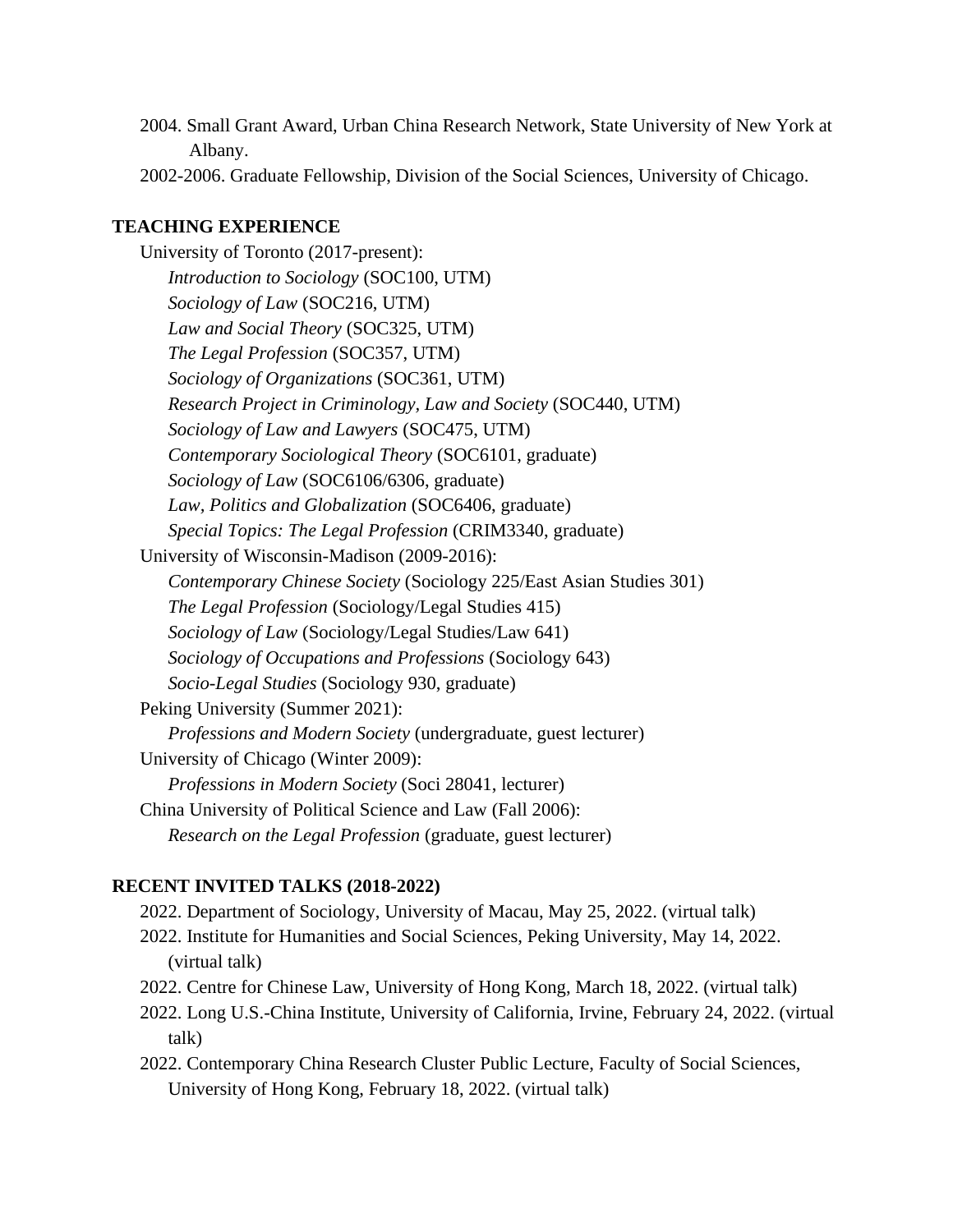- 2021. Department of Sociology, Tsinghua University, November 18, 2021. (virtual talk)
- 2021. School of Sociology, Huazhong University of Science and Technology, June 1, 2021. (virtual talk)
- 2021. Department of Sociology, Peking University, May 14, 2021. (virtual talk)
- 2021. Rethinking Cultural Constructions of Law in East Asia Speaker Series, Yale Law School and Cornell Law School, February 26, 2021. (virtual talk)
- 2021. Department of Sociology, University of Chicago, February 17, 2021. (virtual talk)
- 2020. Center for the Study of Contemporary China, Duke Kunshan University, December 11, 2020. (virtual talk)
- 2020. Department of Sociology, Chinese University of Hong Kong, December 9, 2020. (virtual talk)
- 2020. School of Advanced International Studies, Johns Hopkins University, November 20, 2020. (virtual talk)
- 2020. Center for the Study of Contemporary China, University of Pennsylvania, February 18, 2020. Philadelphia, PA, U.S.A.
- 2019. Faculty of Law, Queen's University, November 22, 2019. Kington, ON, Canada.
- 2019. China Centre, University of Oxford, October 16, 2019. Oxford, United Kingdom.
- 2019. The Dickson Poon School of Law, King's College London, October 15, 2019. London, United Kingdom.
- 2019. Center on the Legal Profession, Harvard Law School, February 19, 2019. Cambridge, MA, U.S.A.
- 2018. Northumberland Learning Connection, November 15-16, 2018. Cobourg, ON, Canada.
- 2018. Taiwan Studies Group, Simon Fraser University, November 1, 2018. Vancouver, BC, Canada.
- 2018. Center for Chinese Studies, University of Michigan, September 25, 2018. Ann Arbor, MI, U.S.A.
- 2018. Faculty of Law, University of Hong Kong, July 3, 2018. Hong Kong, China.
- 2018. China Centre, University of Oxford, May 3, 2018. Oxford, United Kingdom.
- 2018. East Asia Workshop, University of Chicago, April 17, 2018. Chicago, IL, U.S.A.
- 2018. U.S.-Asia Law Institute, New York University School of Law, April 16, 2018. New York, NY, U.S.A.

#### **RECENT CONFERENCE PRESENTATIONS (2018-2022)**

- 2022. "On Drifting Apart." Canadian Sociological Association 2022 Annual Conference, May 16-20, 2022. (with Gihad Nasr, virtual presentation)
- 2021. "Professional Flows: Lateral Moves of Law Firm Partners in Hong Kong, 1994-2018." Society for the Advancement of Socio-Economics 2021 Annual Meeting, July 2-5, 2021. (virtual presentation)
- 2021. "Professional Flows: Lateral Moves of Law Firm Partners in Hong Kong, 1994-2018."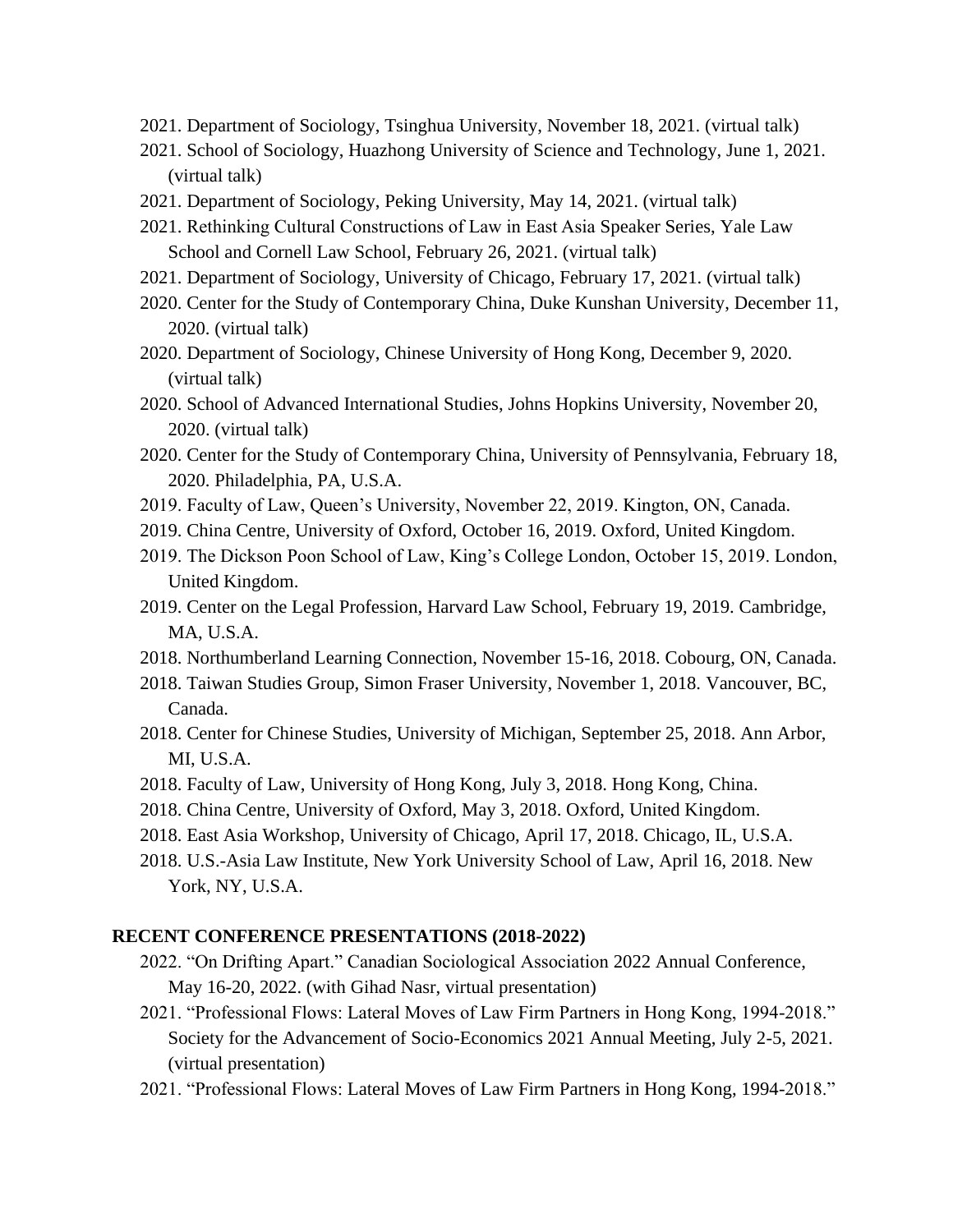Law & Society Association  $57<sup>th</sup>$  Annual Meeting, May 27-30, 2021. (virtual presentation)

- 2021. "Cage for the Birds: On the Social Transformation of Chinese Law, 1999-2019." Symposium on Sources of Law, Authoritarian Legality, and Chinese Jurisprudence, Centre for Chinese and Comparative Law, City University of Hong Kong School of Law, May 7, 2021. (virtual presentation)
- 2021. "The Decline of Two Forces in Chinese Governance under Xi Jinping." Association for Asian Studies 2021 Annual Conference, March 20-26, 2021. (virtual presentation)
- 2020. "Colonialism, Authoritarianism, and the Legal Profession in Hong Kong." Australian and New Zealand Law and History Society 39th Annual Conference, December 9, 2020. Aotearoa, New Zealand. (virtual presentation)
- 2020. "Three Sociolegal Narratives of the Covid-19 Pandemic: Numbers, Institutions, and Emotions." Chinese Sociolegal Studies Association 5<sup>th</sup> Annual Meeting, November 7, 2020. Beijing, China. (virtual presentation)
- 2020. "Between Rules and Power: Finding a Place for Lawyers in the Sociology of Professions." Law & Society Association 56<sup>th</sup> Annual Meeting, May 28-31, 2020. (virtual presentation)
- 2020. "The Decline of Two Forces in Chinese Governance under Xi Jinping." Illiberalism and Insurgent Politics Workshop, McMaster University, March 5, 2020. Hamilton, ON, Canada.
- 2019. "The Gateway to Global China: Chinese Law Firms Arriving in Hong Kong." Society for the Advancement of Socio-Economics 2019 Annual Meeting, June 27-29, 2019. New York, NY, U.S.A.
- 2019. "The Gateway to Global China: Chinese Law Firms Arriving in Hong Kong." Law & Society Association 55th Annual Meeting, May 30-June 2, 2019. Washington, DC, U.S.A.
- 2019. "Doing Ethnography on Social Media: A Methodological Guide to the Study of Online Groups in China." Fifteenth International Congress of Qualitative Inquiry, May 16-19, 2019. Champaign, IL, U.S.A.
- 2019. "The Gateway to Global China: Chinese Law Firms Arriving in Hong Kong." Advanced in Comparative and Transnational ADR Conference, Faculty of Law, University of Hong Kong, March 8-9, 2019. Hong Kong, China.
- 2018. "Between Social Spaces." XIX International Sociological Association World Congress of Sociology, July 15-21, 2018. Toronto, ON, Canada.
- 2018. "Ecologies of Globalization: China's Rise and Its Impact on Law Firms in Hong Kong and Taiwan." Professional Services Firms Conference 2018, Saïd Business School, University of Oxford, July 8-10, 2018. Oxford, United Kingdom. (with Ching-Fang Hsu)
- 2018. "Performing Activism: Feminists, Lawyers, and Online Mobilization in China." Fourteenth International Congress of Qualitative Inquiry, May 17-20, 2018. Champaign, IL, U.S.A.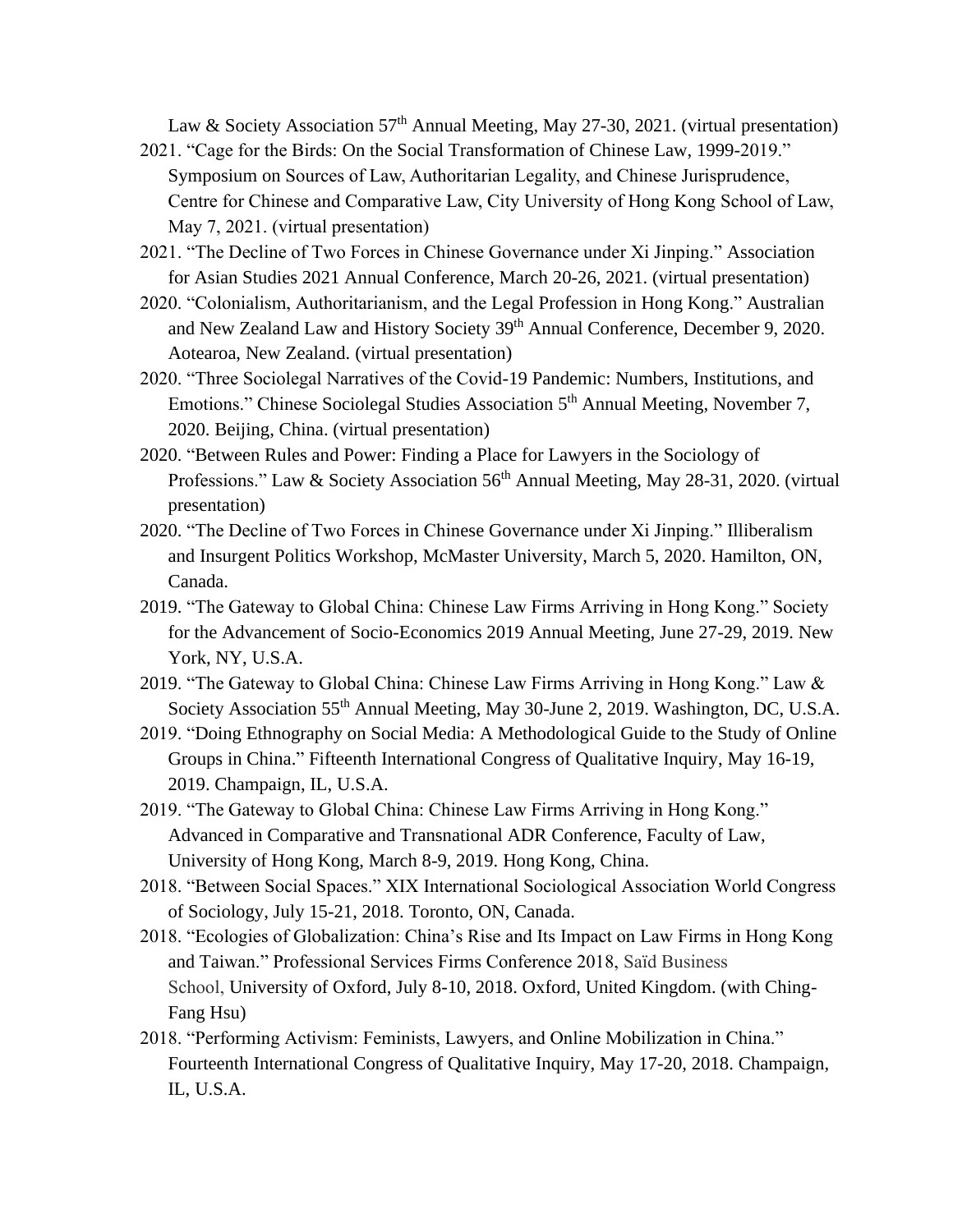- 2018. "China's Rise as an Economic Power and Its Impact on Lawyers in Hong Kong and Taiwan." The Fifth Annual China Law Conference, University of Toronto Faculty of Law, March 3, 2018. Toronto, ON, Canada.
- 2018. "The History of Lawyer Mobilization in China." Domestic and International Perspectives on the Changing Role of China's Rights Lawyers Conference, Fordham Law School, February 12, 2018. New York, NY, U.S.A.

# **UNIVERSITY SERVICE**

University of Toronto:

- 2021-2022. Acting Director, Global Taiwan Initiative, Asian Institute, Munk School of Global Affairs and Public Policy
- 2021-2022. Area Head, Sociology of Crime and Law, Graduate Department of Sociology
- 2021-2022. Graduate Admissions Committee, Graduate Department of Sociology
- 2019-2022. University of Toronto Mississauga Research Council
- 2019-2022. Faculty Review Committees, UTM Department of Sociology
- 2020-2021. Faculty Search Committee, University College
- 2020-2021. Dean's Representative in Faculty Search, UTM
- 2019-2020. Chair Search Committee, Centre for Criminology & Sociolegal Studies
- 2018-2019. Faculty Interviewer, National Scholarship Program
- 2017-2019. Graduate Admissions Committee, Graduate Department of Sociology
- 2017-2019. Faculty Search Committees, UTM Department of Sociology
- 2017-2019. Faculty Co-Lead, Critical China Studies Workshop, Jackman Humanities Institute
- 2017-2018. Criminology, Law and Society Program Curriculum Committee, UTM Department of Sociology

University of Wisconsin-Madison:

- 2014-2016. Interim Director, East Asian Legal Studies Center
- 2014-2016. Graduate Admissions Committee, Development Studies Program
- 2014-2015. Evaluation and Improvement of Instruction Committee, Department of Sociology
- 2014-2015. Undergraduate Awards Committee, Department of Sociology
- 2014. China Task Force, the Provost's Office
- 2013-2014. Undergraduate Program Planning Committee, Department of Sociology
- 2011-2014. Faculty Senator
- 2012-2013. Review Committee, Foreign Language and Area Studies (FLAS) Scholarships, Center for East Asian Studies
- 2011-2013. Social Committee, Department of Sociology
- 2010-2011. Faculty Senator (Alternate)
- 2009-2011. Publicity Committee, Department of Sociology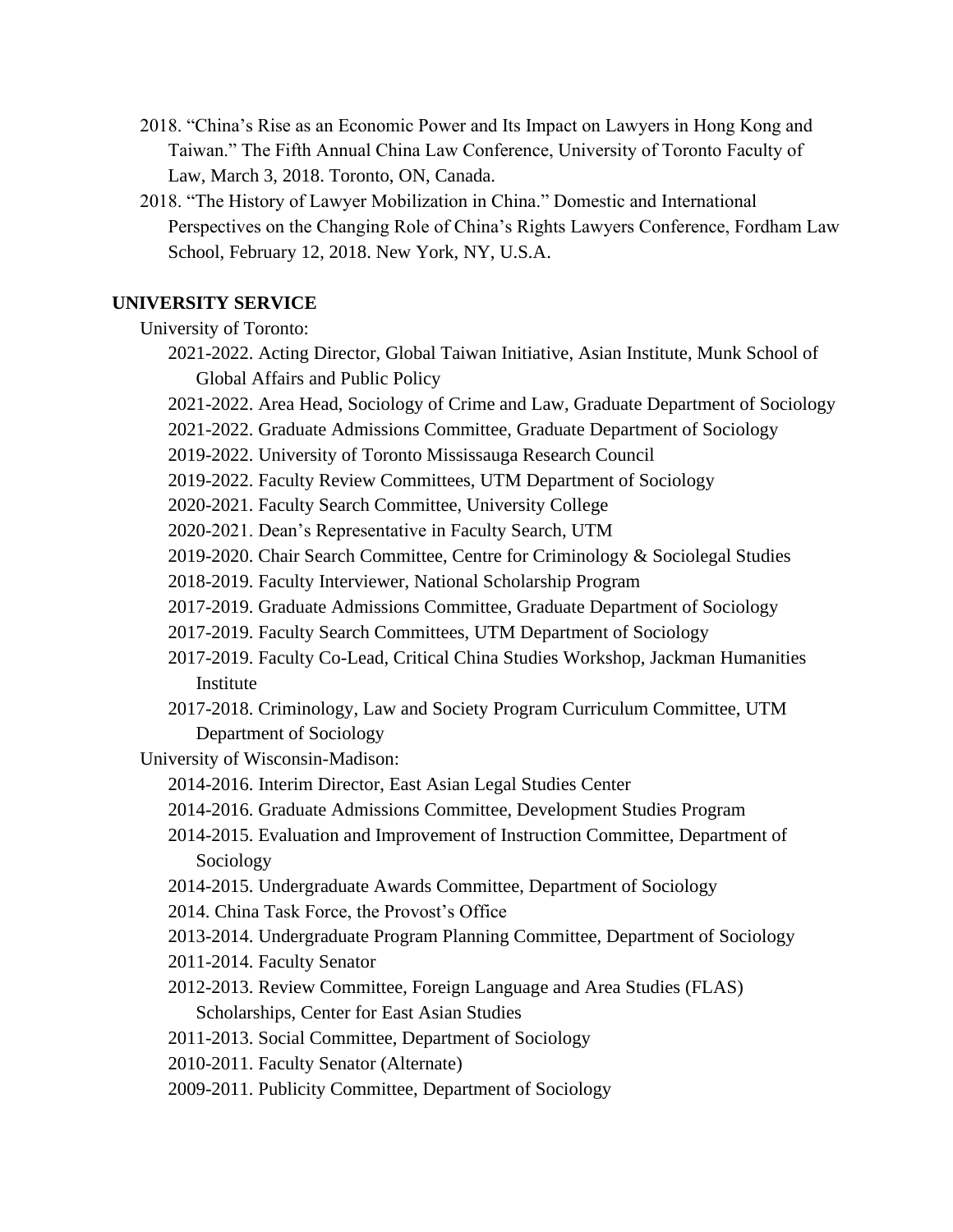2009-2010. Review Committee, Foreign Language and Area Studies (FLAS) Scholarships, Center for East Asian Studies

## **OTHER PROFESSIONAL SERVICES**

- 2020-2023. Editorial Board Member, *Journal of Chinese Sociology*
- 2020-2022. Editorial Board Member, *Law & Society Review*
- 2020-2022. Communications Director, Consortium for Undergraduate Law & Justice Programs
- 2020-2022. Foreign Correspondent, *Sociologia del diritto*
- 2016-2022. Associate Editor, *Canadian Review of Sociology*
- 2020-Present. Editorial Board Member, *The American Sociologist*
- 2019-Present. International Editorial Board Member, *Law in Context*
- 2018-Present. Co-Editor, *China Law and Society Review*
- 2017-Present. Board of Directors, Consortium for Undergraduate Law & Justice Programs
- 2014-Present. Editorial Board Member, *Asian Journal of Law and Society*
- 2021. Academic Assessor, Australian Academy of the Humanities
- 2018-2021. Member, Governance Committee, Law & Society Association
- 2018-2021. Member, Book Prize Committee, Canadian Law & Society Association
- 2015-2021. Editorial Board Member, *Communication and the Public*
- 2018-2020. Editorial Board Member, *Sociological Theory*
- 2017-2020. Board Member, Canadian Law & Society Association
- 2017-2020. Board of Trustees, Law & Society Association
- 2019. Distinguished Book Award Committee, Asian Law & Society Association
- 2018-2019. Member, Junior Scholars Workshop Committee, Law & Society Association
- 2018-2019. Member, International Activities Committee, Law & Society Association
- 2017-2019. Consulting Editor, *American Journal of Sociology*
- 2016-2018. Board of Trustees, Asian Law & Society Association
- 2017-2018. Program Committee, 2018 Joint Annual Meeting, Law & Society Association and Canadian Law & Society Association
- 2017-2018. Nominations Committee, Section on Theory, American Sociological Association
- 2015-2018. Associate Editor, *China Law and Society Review*
- 2015-2017. Secretary-Treasurer, Section on Sociology of Law, American Sociological Association
- 2015-2017. Chair, International Activities Committee, Law & Society Association
- 2016. Confidential Nominator, John W. Kluge Center at the Library of Congress
- 2014-2016. Editorial Board Member, *Law & Social Inquiry*
- 2014-2015. Distinguished Article Award Committee, Section on Sociology of Law, American Sociological Association
- 2014-2015. Book Review Editor Search Committee, Law & Society Association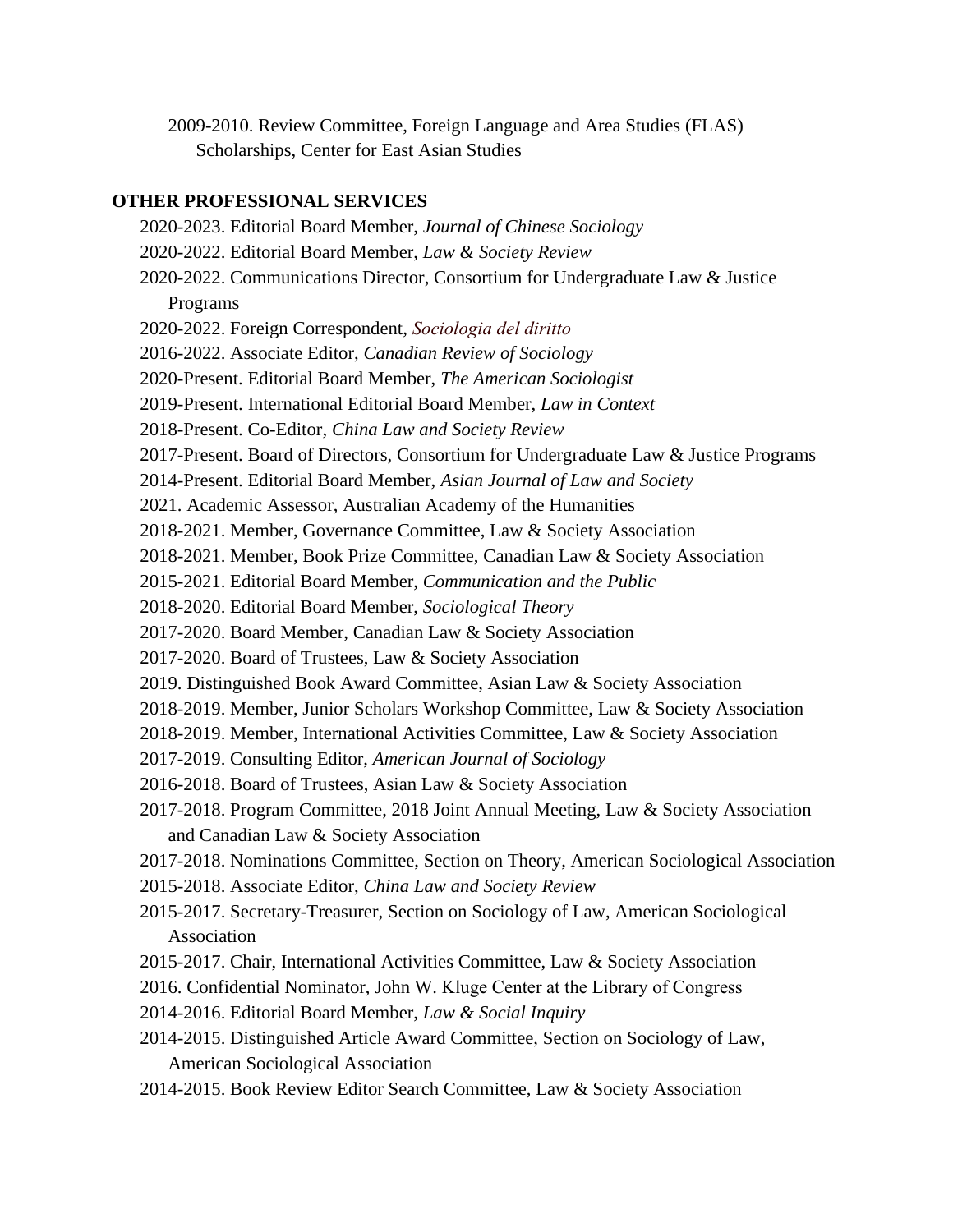2012-2015. Board of Trustees, Law & Society Association

- 2013-2014. Nominations Committee, Section on Sociology of Law, American Sociological Association
- 2011-2013. Deputy Director, Law & Society Center, Shanghai Jiao Tong University KoGuan Law School
- 2011-2012. Dissertation Prize Committee, Law & Society Association

2009-2010. Executive Editor for 《法律和社会科学》[*Law and Social Sciences*] (Vol. 7) Journal manuscript reviewer for:

*American Journal of Comparative Law, American Journal of Sociology, American Sociological Review, Asian Journal of Comparative Law, Asian Journal of Law and Society, Asian Pacific Law Review, Australian and New Zealand Journal of Criminology, British Journal of Medicine and Medical Research, British Journal of Sociology, Canadian Review of Sociology, China Information, China Journal, China Quarterly, China Review, China: An International Journal, Chinese Sociological Review, Cities, Comparative Political Studies, Crime, Law and Social Change, European Journal of Criminal Policy and Research, Griffith Journal of Law & Human Dignity, Human Relations, Hong Kong Law Journal, Indiana Journal of Global Legal Studies, Journal of Contemporary China, Journal of Historical Sociology, Journal of Law and Courts, Journal of Professions and Organization, Justice Quarterly, Laboratorium, Law & Policy, Law & Social Inquiry, Law & Society Review, Oñati Socio-Legal Series, Organization Studies, Pacific Affairs, Political and Legal Anthropology Review, Professions and Professionalism, Regulation & Governance, Socio-Economic Review, Social Forces, Social Problems, Social Science Research, Sociological Forum, Sociological Theory, Sociology of Health & Illness, Symbolic Interaction, Theory and Society, Tilburg Law Review, Windsor Yearbook of Access to Justice, Work and Occupations, Yale Law Journal,* 《中国社会科学》*[Social Science in China],* 《社会学研究》*[Sociological Studies],* 《法学研究》*[Chinese Journal of Law],* 《法学家》*[The Jurist],* 《交大法学》*[SJTU Law Review],* 《当代法 学》*[Contemporary Law Review]*

Book manuscript/proposal reviewer for:

Amsterdam University Press, Brill, Cambridge University Press, Palgrave Macmillan, Polity, Routledge, Rowman and Littlefield, University of California Press Grant proposal reviewer for:

European Research Council, Israel Science Foundation, National Research Foundation

of South Africa, National Science Foundation (U.S.A.), Social Sciences and

Humanities Research Council (Canada), Swiss National Science Foundation Association memberships:

American Sociological Association Asian Law & Society Association